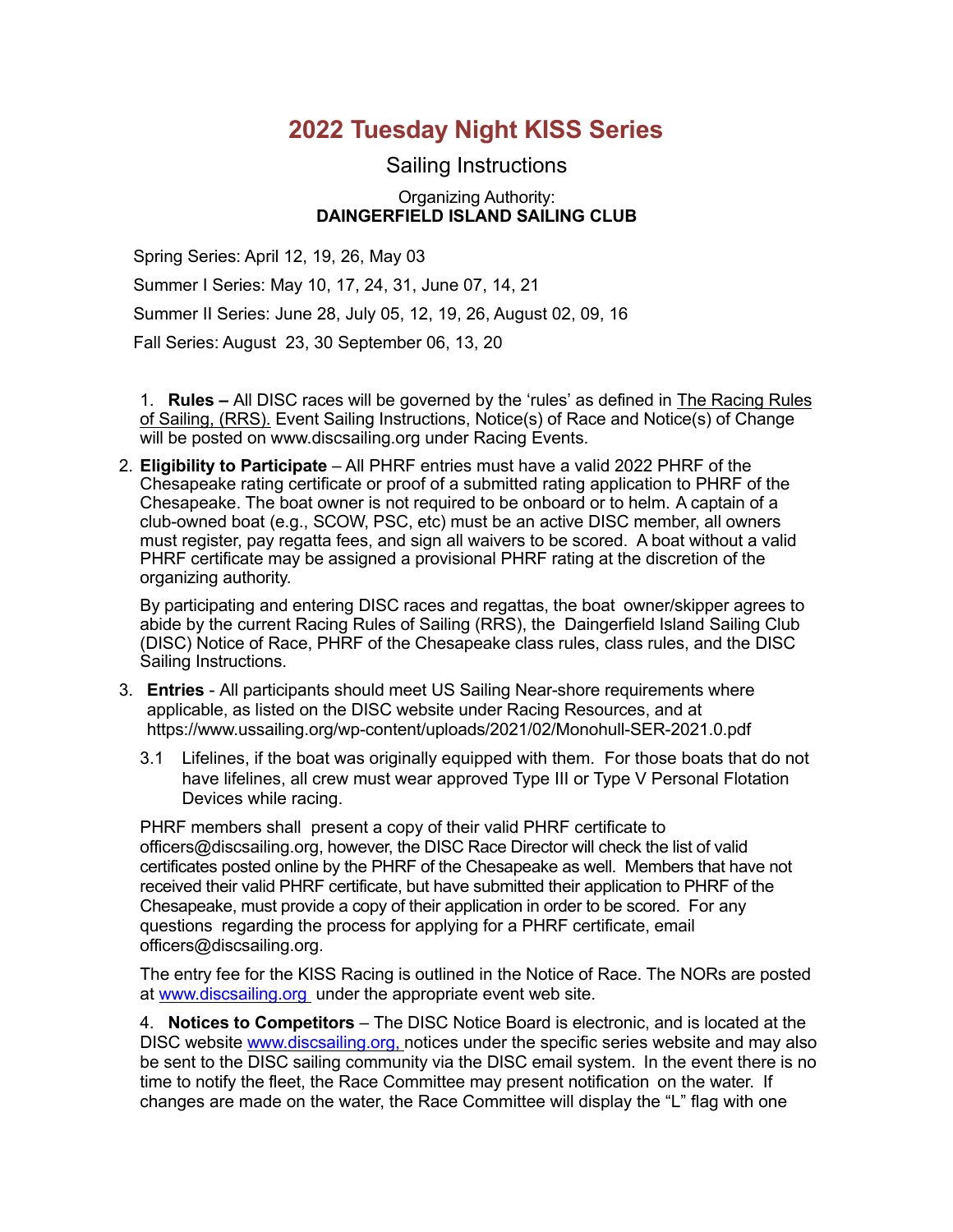horn and make a courtesy announcement on VHF channel 69. Failure to receive the announcement or to receive the changes will not be considered grounds for redress. This modifies RRS 62.1.

5. **Handicapping** – DISC uses the Performance Handicap Racing Fleet (PHRF) rating system to foster competition between dissimilar boats. Time-on-Time (TOT) shall be used to determine corrected finish times and to score yachts racing in this event.

6. **Schedules and Class flags** - Dates for 2022 Tuesday Night KISS Series are posted on www.discsailing.org.

- 6.1 There will be at least 1 Spinnaker fleet, 1 Non-Spinnaker fleet, and 1 dinghy fleet scored for the 2022 season, the Spinnaker fleet (**Green starting Class Flag**), and Non-Spinnaker fleet (**Blue starting Class Flag**), Dinghy Fleet (**White starting flag**) Class splits (if any) will be determined after boats have registered.
- 6.2 For races designated as "Middle Course", the first Warning signal will be at 1820.
- 6.3 For races designated as "North Course", the first Warning signal will be at 1820.

7. **Radio -** Boats should monitor VHF channel 69 for courtesy communications from the Race Committee. All radio communications will be a courtesy, failure to receive, understand, or the content of the message will not be considered grounds for redress. This modifies RRS 62.1.

8. **Course and marks –** DISC courses are listed under Racing Resources on the DISC website, www.discsailing.org under the Racing Resources tab. All marks serving as turning marks are to be left to Port unless that mark is a finishing mark, **or the Race Committee has posted "S" on the race board in front of the course number. When "S" is posted before the course number, all turning marks are to be left to Starboard**. Most racing will take place in one of two course areas:

- 8.1 Middle Course (most Tuesday races). Start/finish in the vicinity of "R6".
- 8.2 North Course. Start/finish in the vicinity of the red and green flashing mark "HP" at the mouth of the Anacostia River.

9. **Boat check in** - Before the warning signal for each race, each competitor shall pass by the Race Committee boat and hail their class and sail number until acknowledged by the Race Committee. In addition, each crew member shall display their PFD. A boat may not protest a breach of this instruction. This changes RRS 60.1, 62.1.

10. **Starting and Finishing Lines** – The starting and finishing line will be an imaginary line from the Race Committee boat's main mast, or an orange flag, and the center section of the government mark serving as the pin end of the line. If a drop mark is used in lieu of a government mark for the pin end, then the starting and finishing line will be an imaginary line from the Race Committee boat's main mast, or an orange flag, and the center section of an inflatable Orange Drop Mark.

11. **Time Limit -** The time limit for KISS series races shall be 2 hours per race. The Race Committee will sound 3 horn blasts to indicate Time Limit Expired (TLE) and will notify racers on VHF 69. The Race Committee has the option to stay on station for longer if they choose.

# 12. **The Start –**

12.1 Races will be started using RRS 26, and further described in Appendix 1 of these Sailing Instructions.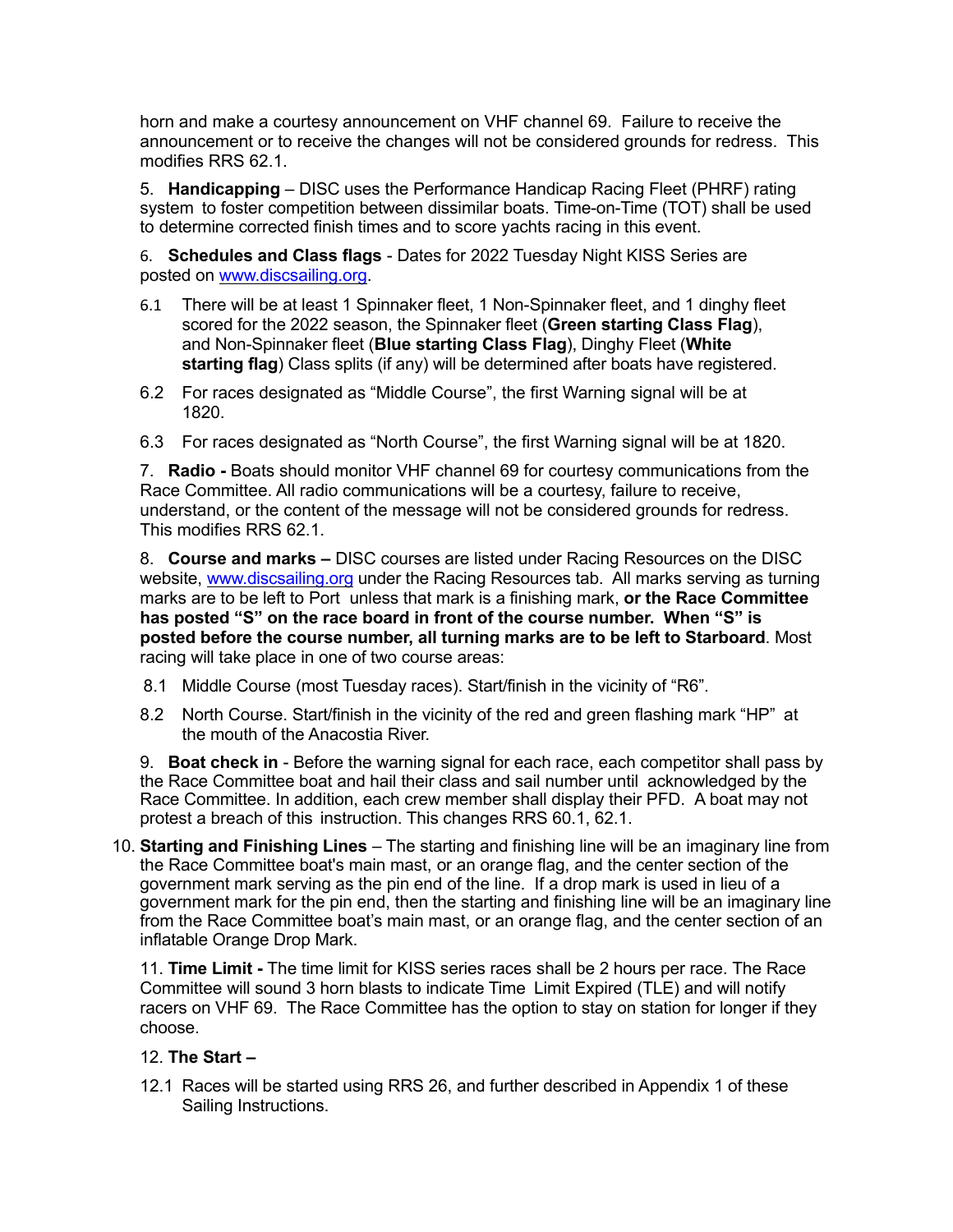- 12.2 An Attention Signal consisting of a series of short sounds will be made approximately one minute before the Warning Signal for each race. This is not a timed signal.
- 12.3 The Starting Area is defined as the area extending 50 yards beyond each end of the starting line and 75 yards behind the line and its extensions. After the first warning signal for each race, boats shall keep clear of this area until the warning signal for their fleet.
- 12.4 A Race Committee boat that is also a starting mark may set a limit mark that shall be passed on the same side as the Race Committee boat. A boat shall not touch either the limit mark or the Race Committee boat or pass between them. For the purposes of RRS 31 (Touching a Mark) and RRS 28.1 (Sailing the Course), the limit mark and the Race Committee boat shall be considered to be a single starting mark.
- 11.5 There may be three starts: The first start is for the Dinghy Fleet (white Flag) the second start is for the Spinnaker fleet (green flag), and the third start will be for the Non-spin Fleet (blue Flag). There will be a 5 minute delay between the start of the Spinnaker fleet and the warning signal for the Non-spin fleet.

### **13. Recalls –**

- 13.1 Individual Recalls will be signaled in accordance with RRS 29.1. Additionally, the Race Committee will attempt to notify OCS boats via hail on VHF channel 69.
- 13.2 Failure to transmit or receive this notification, promptness of the notification, or a boat's position in the notification sequence shall not be considered grounds for granting redress. This changes RRS 62.1(a).
- 13.3 General Recalls will be signaled in accordance with RRS 29.2.

14. **Shortening Course** – The race committee may shorten courses for one or more fleets to accommodate wind and weather conditions. If the Race Committee elects to shorten course, the Race Committee will notify the fleet using the "S" signal flag, displaying the flag of the impacted fleet below, and two short horn blasts. Additionally, the Race Committee will notify all fleets of the shortened course on VHF 69. All shortened courses will be finished at the Start-Finish line and its extensions for all courses. Failure to transmit or receive this notification, promptness of the notification, shall not be considered grounds for redress. This modifies RRS 62.1(a) and RRS 32.2.

15. **The Finish -** When finishing, each boat should record their own finish time and the boats finishing immediately in front of and behind them when possible. A boats failure to record their finish time will be a consideration in any request for Redress.

16. After finishing, skippers in all fleets are encouraged to NOT re-cross the finish line but to instead continue sailing out of the racing area. Violations of this guidance may result in the Race Committee issuing a Protest of that vessel on RRS 23.1 Interference as that offending vessel is interfering with boats that are still racing receiving accurate finish time.

17. **Retiring -** Any boat retiring from a race shall promptly notify the Race Committee, either by hail or radio transmission, and be acknowledged by the Race Committee.

#### **18. Alternative Penalties –**

- 17.1 "*A boat that may have broken a rule of Part 2 while racing may take a penalty:*
- *(a) At the time of the incident, by taking a Two-Turns Penalty (as per RRS 44.1), OR a one turn penalty (as per RRS 31) OR*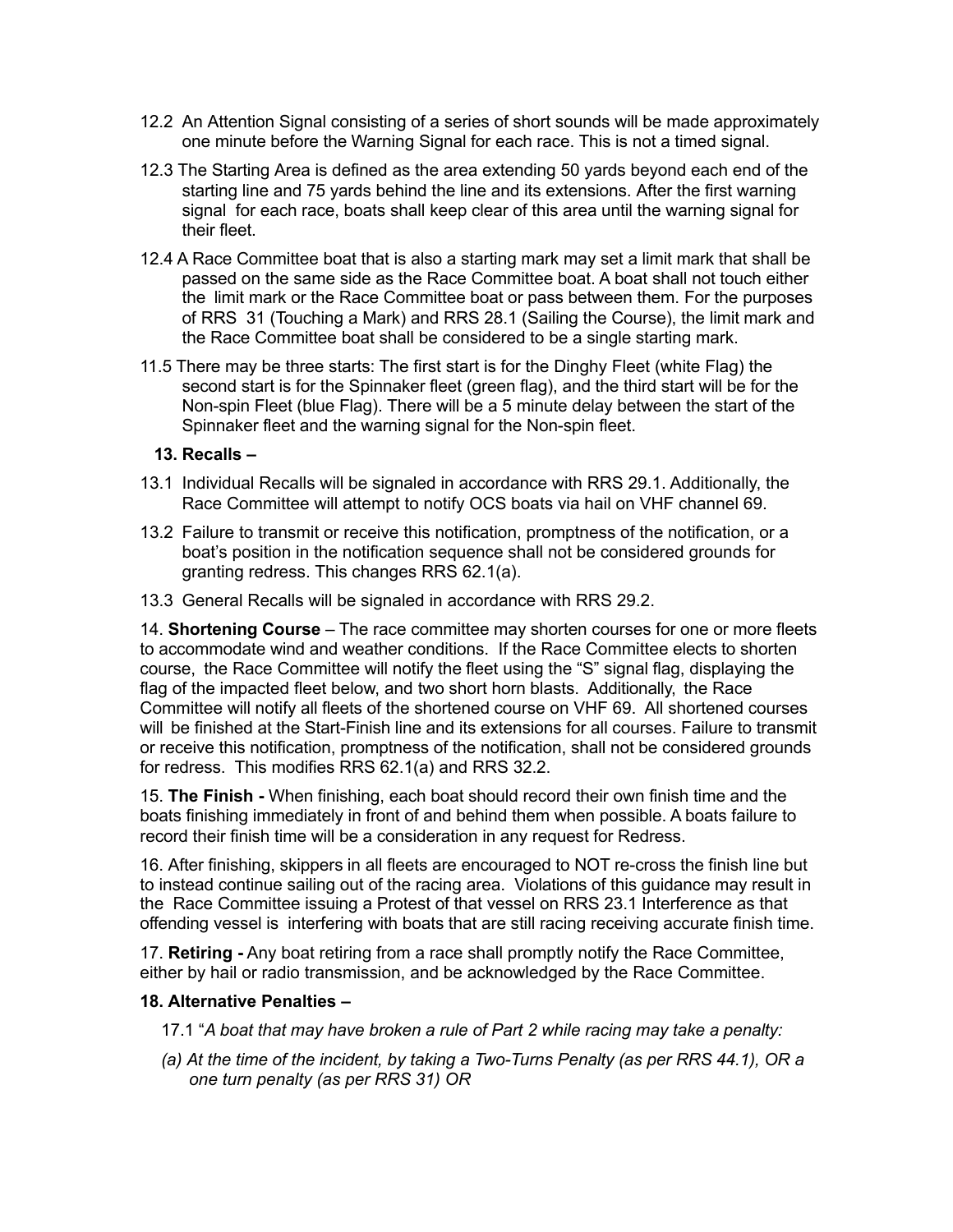- *(b) By taking a 20% Scoring Penalty in compliance with RRS 44.3 (and as calculated in Instruction below), OR*
- (c) *After racing but before the start of a protest hearing involving the incident, by taking a 40% Scoring Penalty. However, if the boat caused injury or serious damage or gained a significant advantage by her breach, her penalty shall be to retire.*
- 17.2 A boat's penalty score shall be the whole number of boats (rounding 0.5 upward) nearest to 20% (or 40% for RAF) of the number of boats entered, except that she shall not be scored worse than DNF. The scores of other boats shall not be changed. Therefore, two boats may receive the same score. This modifies RRS 44.3
- 17.3 Contact with Race Committee boat. If a boat makes contact with any Race Committee boat her penalty shall be to retire. This changes RRS 44.1,44.2, and 44.3.

19. **Protests** - Protests must be made in accordance with the current Racing Rues of Sailing to be considered a "Valid Protest". The Race Committee boat must be notified of the intent to protest as soon as possible after finishing, and the protest must be filed with the Standing Race Committee in person or by email at officers@discsailing.org by 2200 the evening of the race. A time will then be set for the hearing.

20. **Scoring -** The Spinnaker and Non-spinnaker fleets may be split after all registrations are received. The PHRF splits are TBD after registration, Dinghy fleets may be spilt accordingly based on registrations.

Boats with a CR rating different from their WL rating will compete in a fleet based their WL rating, but will be scored using their CR rating for this series. Boats with a different Spinnaker or Non-spinnaker rating will be scored using the rating for the fleet they are competing in. Dinghy Fleets will be scored by One Design fleets when possible. PHRF Fleets will be scored using "Time on Time". Scoring will be based on the "low point" system as described in Appendix A4.

- 20.1 Yachts starting a race but not completing it will be scored as "DNF" and assigned 1 more point than the number of competitors in the fleet that came to the starting area that day.
- 20.2 Yachts that arrive at the start before the countdown, but do not race will be scored as "DNS" and assigned 1 more point than the number of competitors in the fleet that came to the starting area that day.
- 20.3 Yachts registered for the series, but not starting, will be scored as "DNC" and assigned 1 more point than the number of competitors in the series.
- 20.4 Yachts not finishing within the allowable time will be scored Time Limit Expired, "TLE" and will be assigned 2 points plus the number of boats to finish (in their class) within the time limit.
- 20.5 Yachts scored DSQ will be assigned 1 more point than the number of competitors in the fleet that came to the starting area that day.

Each Tuesday night series will consist of multiple races. **Boats must register on line for each series under the appropriate event web site.** A boat will not be scored without being registered. Three races will constitute a series to allow for weather cancellation of events. A DSQ issued as the result of a protest cannot be dropped. Boats that serve as Race Committee will receive a score for that race that is the average of their three best scores for the series.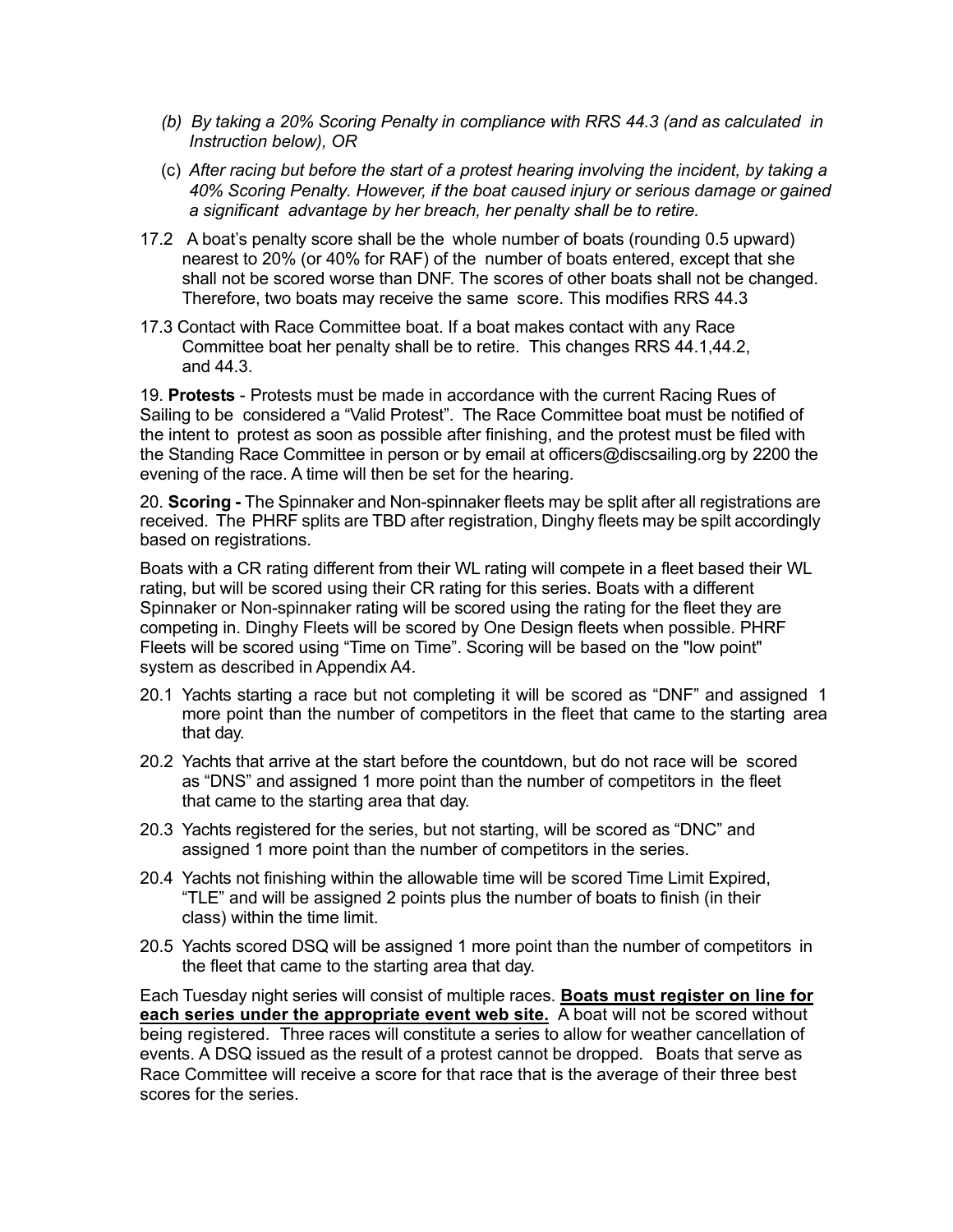All boats wishing to be scored for a series, must declare the fleet in which they are competing on the registration form before the series start, Spinnaker, Non-spinnaker or dinghy. Splits, if any will be determined by the Executive Committee. There will be no midseries changes. If, after a series is complete, a skipper wishes to change fleets, he/she may do so at the beginning of the new series only. This change must be declared to the DISC Executive Committee in an email sent to officers@discsailing.org before the first race of a series.

21. **MANAGEMENT:** The races shall be under the management of the DISC Standing Race Committee, which shall have the full power to interpret the rules, decide protests and to reject entries of any yacht at any time. DISC accepts no responsibility for accidents occurring during these series.

22. **RACE COMMITTEE: T**he Standing Race Committee is comprised of David Eidsmoe (Non-spin Fleet Captain), John Tucker (Spin Fleet Captain), Dave Lincoln (Vice Commodore), any member of the Executive Committee in attendance, and any person or persons appointed by the Executive Committee. .

23. **SAFETY:** All safety equipment required by the Coast Guard must be onboard. A minimum crew of two (skipper plus one crew) is mandatory. All yachts must meet all local regulations, which include lights for night sailing (this will be strictly enforced). Any yacht found negligent of Coast Guard safety regulations will be disqualified. PHRF boats must be self-righting at all times while racing.

 Sailing is an all-weather sport. It is the responsibility of individual skippers and crews to decide, based on conditions at the time of the race and their own assessment of their boat and crew's ability, whether or not to race. The Standing Race Committee, Executive Committee, and Race Committee are aides in determining safety issues that may arise in the racing area such as a change in weather conditions, heavy commercial traffic, floating debris etc. They do not by any means substitute for the judgement of the skipper/owner or crew in the decision to participate in the event as each boat and crew has differing characteristics, skill levels, and abilities. Such decisions will be made on the day of the race, based on conditions at that time. In the case of lightning, dangerous wind or other extreme conditions, the Standing Race Committee may decide to postpone or cancel a race. On the water decisions may be made by the Race Committee on station.

If a decision to cancel the race due to conditions is made at the dock, it will be done at 1730, announced over VHF channel 69, and a courtesy sound signal will also be made.

By entering an event, the boat owner/skipper/crew agrees that there are inherent risks to competitive sailing and, 1) they are solely responsible for the decision whether to enter or continue any race, RRS 3 and, 2) they shall hold harmless DISC and the DISC officers for any damage or liability that may occur during a race or regatta. Each boat owner/captain is responsible for the safety of his/her crew, guests, and boat.

# 23.1 **Personal Floatation Devices**

 **All crewmembers shall wear Personal Floatation Devices (PFDs) while the Y flag (red/yellow stripe) is displayed during racing, or if instructed by the Race Committee or Standing Race Committee. The decision to display the Y flag may be made by the Weather Committee, which consists of all available officers, and announced over VHF channel 69. Y flag will be displayed whenever a small craft advisory is in effect or when conditions warrant. Additionally, the Race Committee, should conditions warrant, may display the Y flag with one horn at their discretion. Should the Race**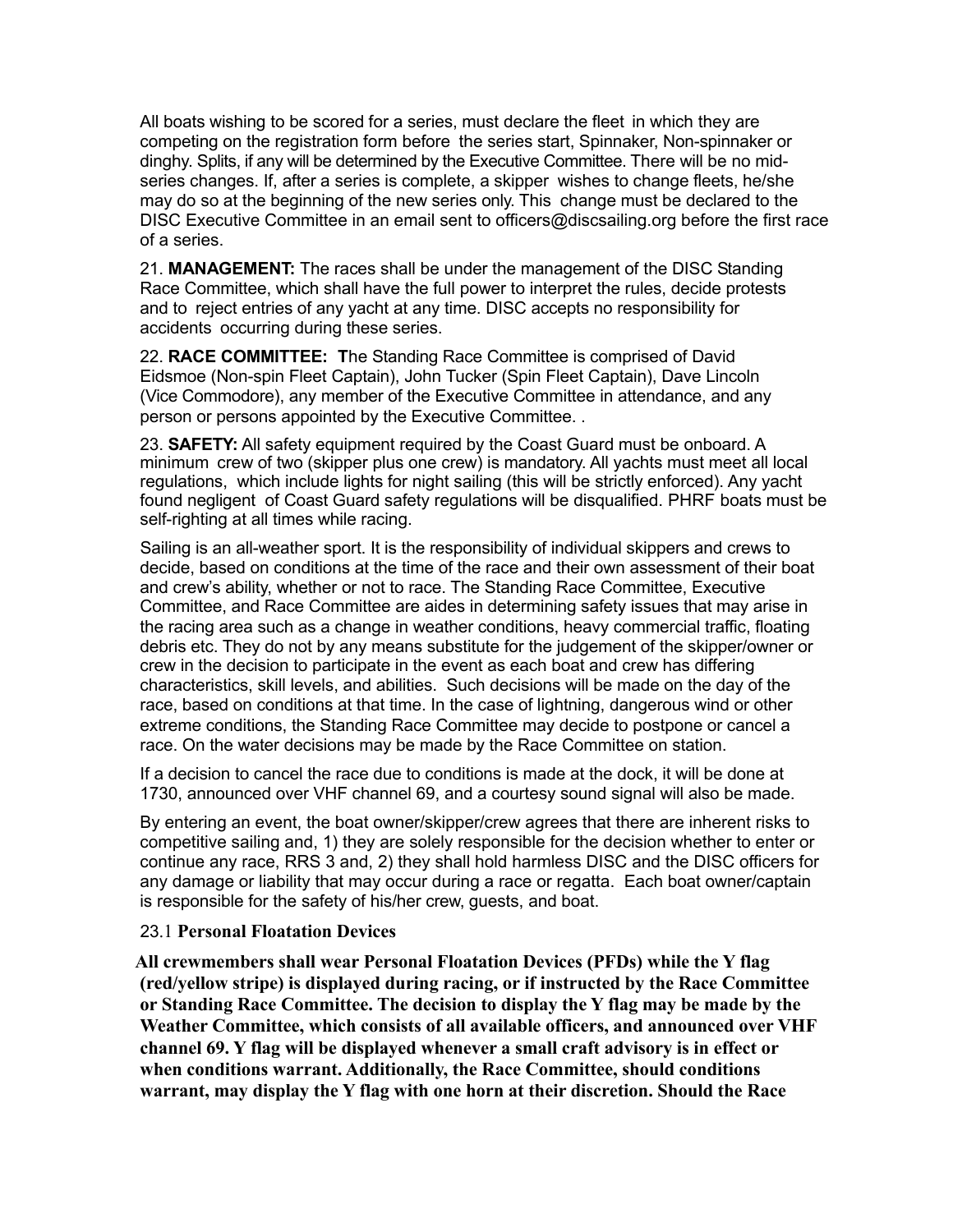**Committee or Standing Race Committee observe a crew member without a PFD, or receive information about a crew member without a PFD except for the removal or addition of clothing, the yacht may be Protested by the Race Committee or Standing Race Committee, which may use information provided by a person with a** *conflict of interest***. This changes RRS 40, 60.2, 60.3a. Safety is ultimately each skipper and crew's responsibility, DISC encourages all competitors to wear PFD's at all times.**

24**. Waiver:** All competitors shall sign a waiver, located at www.discsailing.org, under Racing Resources.

 25. **Commercial Traffic**: A boat shall not exercise right of way over, cross in close proximity to, or interfere with reasonable transit of the race area by commercial freighters, tugs and tows, or other commercial vessels. A boat charged under this rule has the burden of proof that she did not interfere with the commercial vessel. Boats must take evasive action well in advance of any potentially dangerous situation.

The Race Committee may protest under this instruction based on information received from any person, including a person with a *conflict of interest*. If a competing yacht is found to have violated this rule, the yacht shall be scored DSQ for that race. The protest time limit may be extended. The Executive Committee may impose more severe penalties if they determine that gross negligence on the part of skipper or crew of the yacht in question endangered the safety of their yacht, other DISC yachts, or commercial traffic transiting the racecourse. This changes RRS 60.2(a).

**APPENDIX:** The following pages include:

Appendix 1: Starting Sequence and RC Signals

Appendix 2: How to Interpret DISC Course Boards

Please contact the DISC officers at officers@discsailing.org with any questions about DISC racing or these Race Instructions.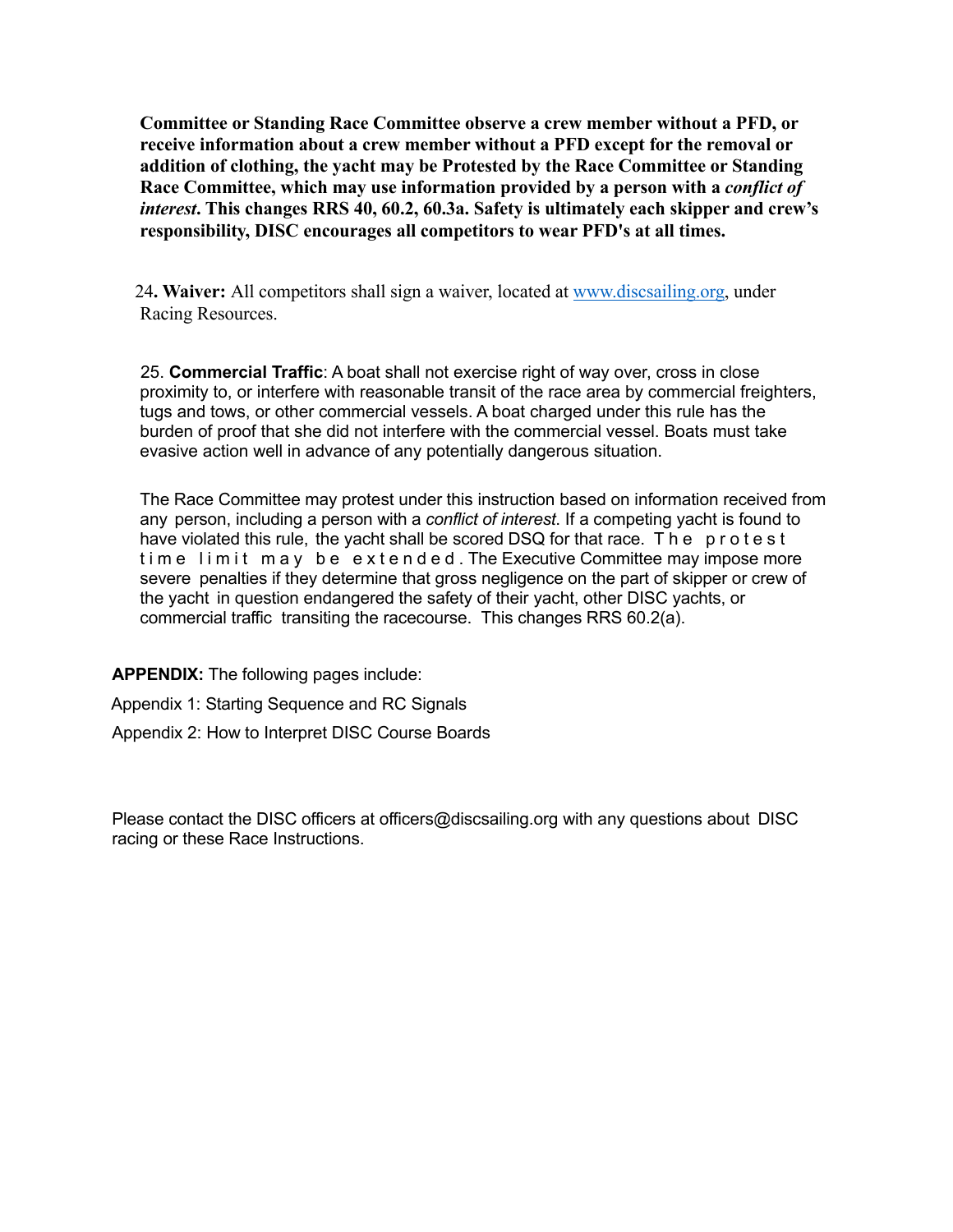# 1. APPENDIX 1: Starting Sequence and RC Signals

There may be three starts. The Dinghy fleet will start first followed by the Spinnaker, and Nonspinnaker fleets. It is the intention of the Race Committee that the first warning signal will be made **promptly** at 1820 GPS time. The RC will employ the sound and signal starting sequence under RRS 26. In the event of unforeseen issues the RC will fly a postponement signal.

Dinghy Fleet will use the **WHITE** class flag for starting. Spinnaker Fleet will use the **GREEN** class flag for starting. Non-Spinnaker Fleet will use the **BLUE** class flag for starting.

The table below outlines an example starting sequence for the Tuesday night KISS series. Please note that there is a five minute delay between the Spinnaker Class start and the Warning signal for the Non-Spinnaker Class sequence. The intent here is to spread the two fleets apart to reduce crowding at the turning marks.

| <b>Signal</b>      | <b>Flag and Sound</b>                                   | <b>Minutes Before</b><br><b>Starting Signal</b> | <b>Example GPS Time</b><br>for Tuesday Nights |
|--------------------|---------------------------------------------------------|-------------------------------------------------|-----------------------------------------------|
| Warning            | Dinghy Fleet Class flag<br>raised; 1 short horn blast   | 5                                               | 1820                                          |
| <b>Preparatory</b> | "P" flag raised; 1 short horn blast                     | 4                                               | 1821                                          |
| <b>One-Minute</b>  | "P" flag lowered; 1 long horn blast                     | 1                                               | 1824                                          |
| <b>Starting</b>    | Dinghy Fleet Class flag<br>lowered; 1 short horn blast  | $\overline{0}$                                  | 1825                                          |
| <b>Warning</b>     | Spin Fleet Class flag raised; 1<br>short horn blast     | 5                                               | 1825                                          |
| <b>Preparatory</b> | "P" flag raised; 1 short horn blast                     | 4                                               | 1826                                          |
| <b>One-Minute</b>  | "P" flag lowered; 1 long horn blast                     | 1                                               | 1829                                          |
| <b>Starting</b>    | Spin Fleet Class flag<br>lowered; 1 short horn blast    | $\overline{0}$                                  | 1830                                          |
| Warning            | Non-spin Fleet Class flag<br>raised, 1 short horn blast | 5                                               | 1835                                          |
| <b>Preparatory</b> | "P" flag raised, 1 short horn<br>blast                  | $\overline{4}$                                  | 1836                                          |
| <b>One-Minute</b>  | "P" flag lowered, 1 long horn<br>blast                  | 1                                               | 1839                                          |
| <b>Starting</b>    | Non-spin Fleet Class<br>lowered, 1 short horn blast     | $\overline{0}$                                  | 1840                                          |

#### *Table 1 Example KISS Starting Sequence*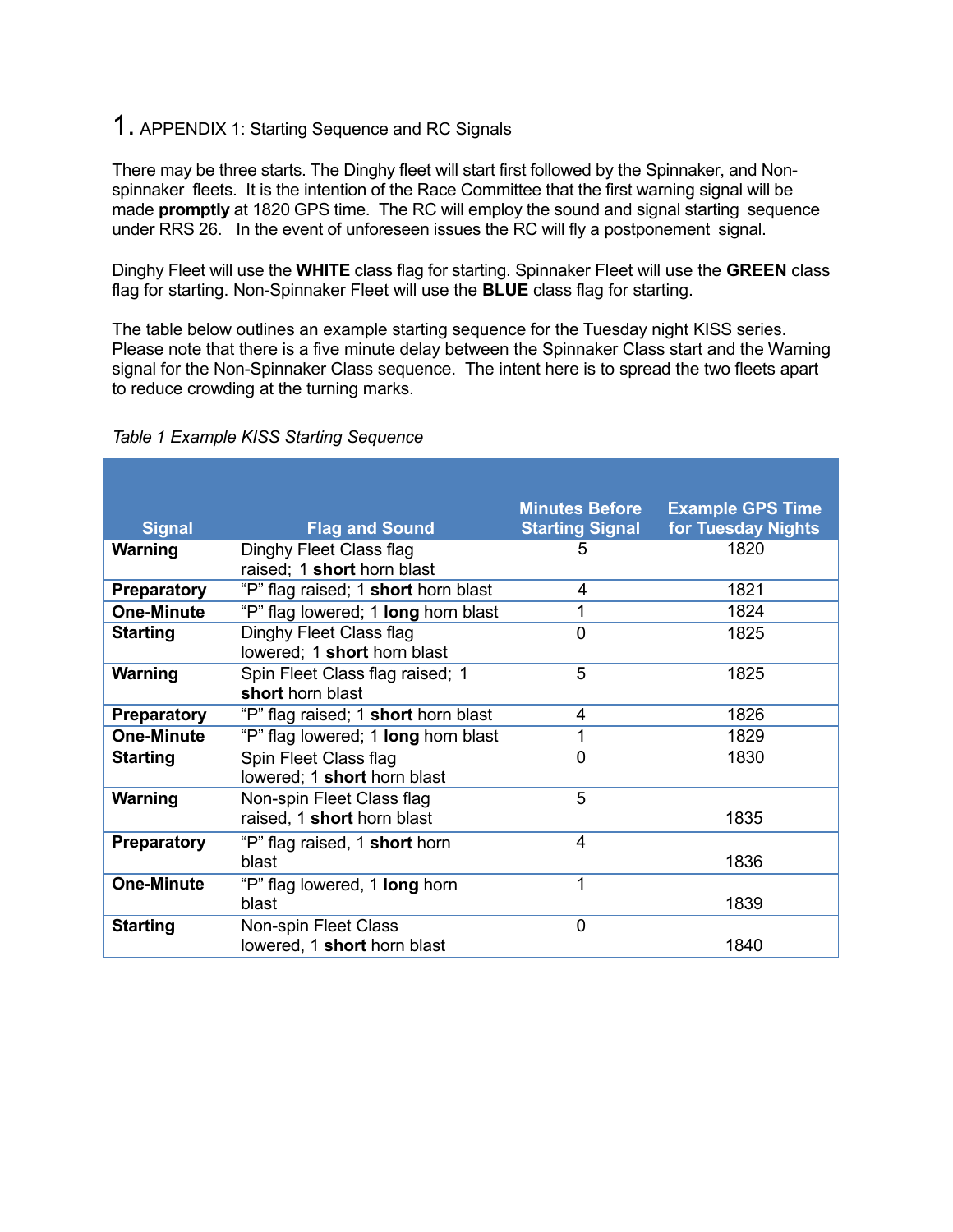### **Race Committee Signals**

I**NDIVIDUAL RECALL: Individual recalls** will be hailed with a single sound and by hoisting the X-RAY code flag (see below). The X-RAY flag will remain hoisted until all boat/s are clear or 4 minutes, whichever comes first. An attempt to hail sail numbers will be made. **Note: The burden is on the skipper to ascertain whether or not he/she is over early.**

**GENERAL RECALL**: A **general recall** will be hailed by 2 sound signals and by hoisting the FIRST SUBSTITUTE code flag. The race will be re-started beginning with a horn signaling the 1 minute caution (three short horn blasts).

**SHORTENED COURSES:** The Race Committee can, if necessary, shorten the course. In this case, code flag SIERRA will be flown with two short horn signals.

**CANCELLATION / ABANDONMENT:** Cancellation or abandonment of a race will be indicated by three (3) sound signals blown in rapid succession and the hoisting of the code flag NOVEMBER. In the event that weather and wind conditions deteriorate (i.e., either storms or lack of wind and adverse currents) and the Race Committee determines that conditions are **not** going to improve; the race may be CANCELLED before the start or ABANDONED before the first boat finishes in any class. This will be carried out in accordance with the above-stated procedures.

**POSTPONEMENT:** Indicated by two (2) sound signals and flying the ANSWERING PENNANT code flag. The start will again proceed as normal following the postponement. A 1-minute caution signal may be sounded followed by the new start sequence as defined in rule 26 of the current Racing Rules of Sailing.

**On Water Notification:** Indicated by the LIMA flag. The RC requires vessels to come alongside for instructions.